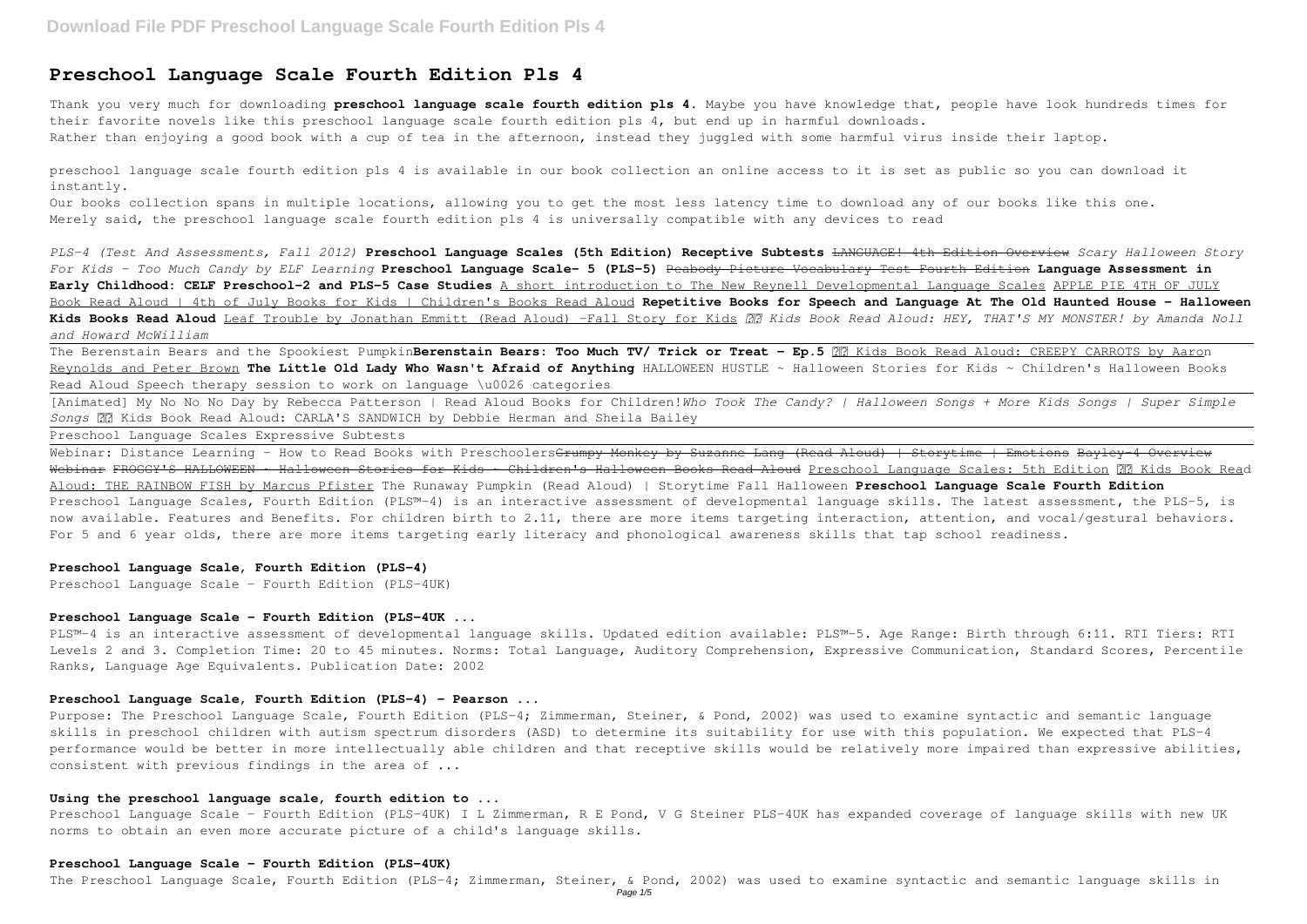preschool children with autism spectrum disorders (ASD) to determine its suitability for use with this population. We expected that PLS–4 performance would be better in more intellectually able children and that receptive skills would be relatively more impaired than expressive abilities, consistent with previous findings in the area of ...

## **Using the Preschool Language Scale, Fourth Edition to ...**

@article{DefenseNetrval2011UsingTP, title={Using the Preschool Language Scale, Fourth Edition to characterize language in preschoolers with autism spectrum disorders}, author={Danielle Azarias Defense-Netrval and A. Pimentel and C. Amato and F. Fernandes}, journal={Revista Da Sociedade Brasileira De ...

#### **[PDF] Using the Preschool Language Scale, Fourth Edition ...**

Using the Preschool Language Scale, Fourth Edition to characterize language in preschoolers with autism spectrum disorders 489 Rev Soc Bras Fonoaudiol. 2011;16(4):488-9 The paper's conclusions reinforce the value of using instru - ments that may identify language disorders in small children and, therefore, allow the early diagnosis.

PLS™-5 Preschool Language Scales Fifth Edition offers a comprehensive developmental language assessment with items that range from pre-verbal, interaction-based skills to emerging language to early literacy. Guidance on using this test in your telepractice. Age range: Birth—7:11

#### **Using the Preschool Language Scale, Fourth Edition to**

Preschool Language Scale, Fourth Edition (PLS-4) helps evaluate basic communication and language skills in young children.

## **Language - Pearson Assessments**

Addition of growth scale values: PLS-5 UK now includes Growth Scale Values that were developed so that you can track progress for children from birth to age 7. Now to Age 7 : Now you are able to assess language from emerging communication behaviours through emerging language and literacy skills to age 7:11.

# **Preschool Language Scale - Fifth Edition (PLS-5 UK ...**

# **PLS-5 Preschool Language Scales 5th Edition**

The PLS-5 is designed for use with children aged birth through 7;11 to assess language development and identify children who have a language delay or disorder.

# **Test Review: Preschool Language Scales- Fifth Edition (PLS-5)**

TEST PRESCHOOL LANGUAGE SCALE FOURTH EDITION. SPANISH (PLS4) by Andrés Camacho TEST PRESCHOOL LANGUAGE SCALE FOURTH EDITION. SPANISH (PLS4)

## **TEST PRESCHOOL LANGUAGE SCALE FOURTH EDITION. SPANISH ...**

The Preschool Language Scale--4th Edition (PLS-4) is an individually administered assessment created to identify preschool aged children from birth to 6 years 11 months old who have a language delay or disorder.

#### **Preschool Language Scale 4th Edition by Rebecca Gerard**

PLS-4: Age 3-11 Total Language Standard Score 66, 1st percentile. PLS-4: Age 4-4 Total Language Standard Score 50, 1st percentile. PLS-5: Age 4-11 Total Language Standard Score 72, 3rd percentile. The parent indicated that "I have not seen that much improvement," and is upset about the test results.

# **Preschool Language Scales, Fifth Edition (PLS-5) - Pearson ...**

Using the Preschool Language Scale, Fourth Edition to . By Rev Soc, Bras Fonoaudiol, Comentado Danielle, Azarias Defense-netrval, Ana Gabriela, Lopes Pimentel, Cibelle De La Higuera Amato, Fernanda Dreux and Miranda Fernandes. Abstract. e Year: 2016. OAI identifier: ...

# **Using the Preschool Language Scale, Fourth Edition to - CORE**

Preschool Language Scales, Fifth Edition - Australian and New Zealand Language Adapted Edition (PLS-5) An interactive, play-based assessment of language skills from birth to 7 years 11 months. By Irla Lee Zimmerman, PhD, Violette G. Steiner, BS & Roberta Evatt Pond, MA. S What is a user level? View Products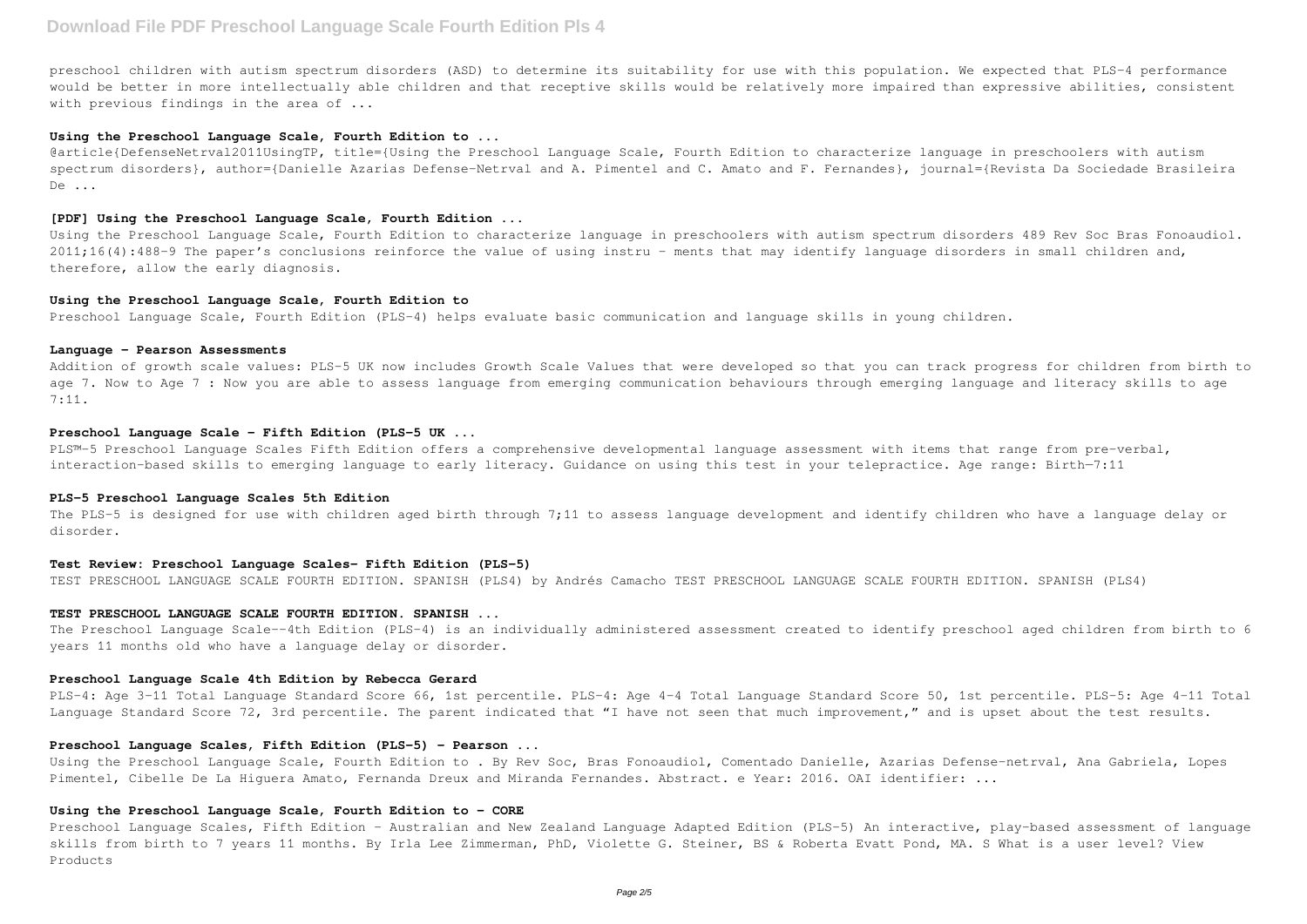# **Preschool Language Scales, Fifth Edition - Australian and ...**

Title: Preschool Language Scale Fourth Edition 1 Preschool Language Scale Fourth Edition. Sandra R. Gomes ; Caldwell College; 2 Assessment Needs. The limitations of preschool assessments have been well documented (McCauley, 2001). Therefore, reliable and valid assessments are needed. 3 Summary of Presentation. Background of Preschool Language ...

Comprehensive and user friendly, this ideal professional reference and graduate text provides a developmentally informed framework for assessing 3- to 6-year-olds in accordance with current best practices and IDEA 2004 guidelines. The authors are leading clinician-researchers who take the reader step by step through selecting appropriate measures, integrating data from a variety of sources, and using the results to plan and evaluate effective interventions and learning experiences. Coverage encompasses screening and assessment of cognitive, linguistic, emotional, and behavioral difficulties, including mental retardation and autism. Case studies illustrate key facets of assessing diverse children and families; appendices offer concise reviews of over 100 instruments.

Edited by world renown experts with contributions by a global cohort of authors, Auditory-Verbal Therapy: Science, Research, and Practice is highly relevant to today's community of practitioners of Auditory-Verbal Therapy (LSLS Cert. AVT), and to those who are working towards LSLS Cert. AVT certification. It is also an excellent resource for audiologists, speech-language pathologists, teachers of children who are deaf or hard of hearing, administrators, psychologists, cochlear implant surgeons, primary care physicians, social workers, and other allied health and education professionals. Although written primarily for practitioners, it will be a welcome resource for parents, family members, and other caregivers who love children who are deaf or hard of hearing, and for whom the desired outcomes are listening, spoken language, and literacy. The book is divided into five parts: Part I: Overview of Auditory-Verbal Therapy: Foundations and Fundamentals This section covers the philosophy, history, and principles of AVT, including outcome data, results of a new survey of LSLS Cert. AVT community on global practice patterns in AVT, information on auditory brain development, and evaluation of evidence-based and evidence-informed practice for the new decade. Part II: Audiology, Hearing Technologies, and Speech Acoustics, and Auditory-Verbal Therapy This section covers audiology and AVT, hearing aids, implantable and hearing assistive devices, and in-depth speech acoustics for AVT. Part III: Developmental Domains in Auditory-Verbal Therapy This section covers the development of listening, three-dimensional conversations, speech, play, cognition, and literacy, as applied to AVT. Part IV: The Practice of Auditory-Verbal Therapy Here strategies for developing listening, talking, and thinking in AVT are covered, including parent coaching, the AVT Session: planning, delivery and evaluation, music and singing, assessment, and inclusion of "AVT children" in the regular preschool. Part V: Extending and Expanding the Practice of Auditory-Verbal Therapy The final section includes information on children with complex hearing issues, children with additional challenges, multilingualism, children and families experiencing adversity, tele-practice, coaching and mentoring practitioners, and cost-benefit of AVT.

Written by some of the top researchers and clinicians in the field, Communication Disorders in Multicultural Populations, 4th Edition offers an in-depth look at the major cultural groups in the U.S. and the issues concerning their communication development, common disorders, and treatment options. This fourth edition features a wealth of updates and new features — including the latest research and added coverage of communication issues in countries such as Australia, China, Canada, and Brazil — to give speech-language pathology students and speech-language pathologists a balanced and global perspective on the most topical multicultural communication issues of today. Comprehensive coverage focuses on a wide variety of cultural and age populations. Cutting-edge research and data offer up-to-date discussions based on the latest studies in multiculturalism as it relates to the SLP and AuD professions. Diverse panel of expert authors include some of the top researchers and clinicians in the field. Additional resources provide a focused

This fourth edition of Psychoeducational Assessment of Preschool Children continues the mission of its predecessors—to provide both academics and practitioners with a comprehensive and up-to-date guide to the assessment of young children. Long recognized as the standard text and reference in its field, it is organized into four sections: Foundations; Ecological Assessment; Assessment of Cognitive Abilities; and Assessment of Specific Abilities. Key features of this new edition include: New Material—A thorough updating includes new material on environmental and home and family assessment plus new coverage of recently revised tests, including the Stanford-Binet V and the Kaufman Assessment Battery for Children, 2e. Balanced Coverage—Sound theoretical coverage precedes and supports the book's main focus on assessing the abilities, skills, behavior, and characteristics of young children. Expertise—Each chapter is written by a nationally recognized scholar and represents state-of-the-art coverage of its topic. Comprehensive and Flexible—The broad range and organization of topics covered makes the book suitable for both new and experienced examiners and for use as a text in graduate level courses on preschool assessment.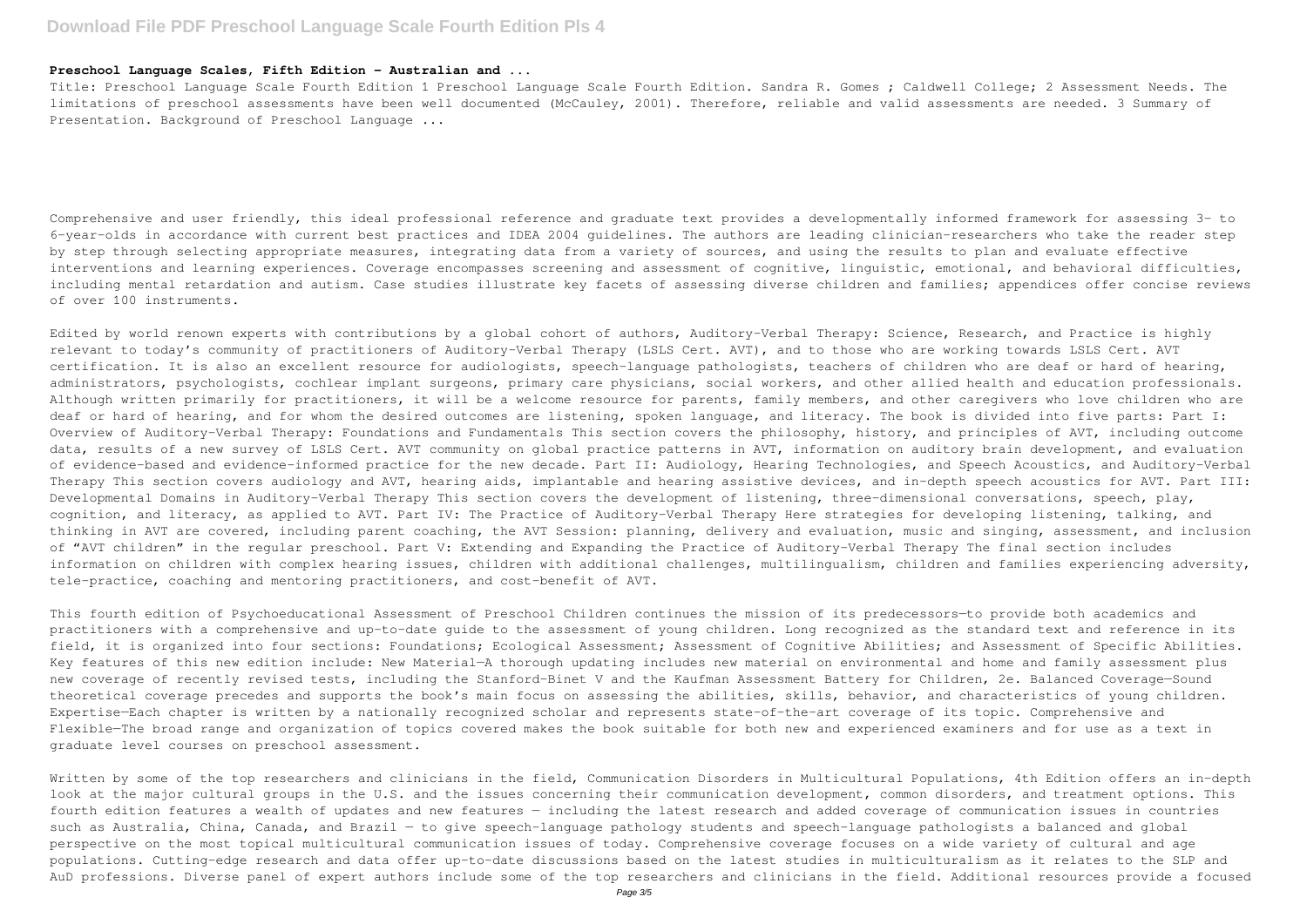listing of print and electronic sources at the end of each chapter to support more in-depth study of a particular subject. Chapter on international perspectives tackles issues in countries such as Australia, Canada, China, and Brazil to give you a more global understanding of communication disorders. The latest statistics from the 2010 U.S. Census report offers the most current data available. Increased content on older adults covers the multicultural issues, voice disorders, and neurogenic disorders particular to this important demographic. Case studies give you practice solving realistic clinical problems. Chapter overview and conclusion outline the key information in each chapter and serve as a checklist for content mastery.

The leading dictionary/sourcebook of terms for speech, language, and hearing pathology, Terminology of Communication Disorders is intended for students in speech, language, and hearing disorders programs, faculty, and practitioners. Terms are listed alphabetically and cross-referenced for synonyms and related terms, accommodating the sometimes complex classifications of Speech, Language, and Hearing disorders. Compatibility: BlackBerry(R) OS 4.1 or Higher / iPhone/iPod Touch 2.0 or Higher /Palm OS 3.5 or higher / Palm Pre Classic / Symbian S60, 3rd edition (Nokia) / Windows Mobile(TM) Pocket PC (all versions) / Windows Mobile Smartphone / Windows 98SE/2000/ME/XP/Vista/Tablet PC

This book offers clear best-practice guidelines for the assessment of Autism Spectrum Disorder. It discusses both the rising rates of autism and the growing need for appropriate, effective treatments and services. The book examines measures and methods used in assessing for core symptoms of ASD as well as memory, attention, visual and spatial skills, and other areas relevant to autism assessment. In-depth material on differential diagnosis and a range of comorbid conditions depict the complexities of the assessment process and the necessity of accurate identification. The book's case vignettes and sample recommendations add practical and personal dimensions to issues and challenges surrounding diagnosis. Topics featured include:"ul> A practical guide to the comprehensive assessment process. Discussion of the assessment process from referral to recommendation. Diagnostic framework for ASD and other disorders School-based ASD eligibility evaluation. Assessment across the lifespan. /divAssessment of Autism Spectrum Disorder is an important tool for clinicians, practitioners, researchers and graduate students in the fields of child and school psychology, behavioral therapy, and social work as well as the related areas of psychiatry, pediatrics, forensic psychology, and educational and healthcare policy.

Pediatric Life Care Planning and Case Management provides a comprehensive and unique reference that goes beyond the clinical discussion to include legal and financial aspects, life expectancy data, and assistive technology. It also includes case samples of actual plans related to specific conditions. The book is divided into five parts: Normal Growth and Development of Children describes the normal growth and development and the cognitive and psychosocial development of children. The Roles of the Life Care Plan Team details the roles of members of a life care plan team, from the pediatric care manager and life care planner to the vocational rehabilitation consultant, among others. Chronic Conditions and Disability States offers guidelines for life care planning for children with a wide range of chronic health conditions and disabilities, including traumatic injuries and organ transplants. Forensic Considerations examines life care planning in legal cases, life expectancy issues, and life care plan foundation strategies and requirements. Special Issues discusses assistive technology, medical homes, funding sources, and ethical issues in caring for children with special needs-including a mother's perspective on caring for her son. With contributions from highly respected professionals, this text provides a guide for life care planners, health-care professionals, education specialists, insurance decision makers, attorneys, and families who work with children with special health-care needs.

This handbook examines the medical and therapeutic needs of individuals with autism spectrum disorder (ASD) and the effectiveness of treatments that are delivered through interdisciplinary teams. It analyzes the impact of interdisciplinary teams on assessment, diagnosis, treatment planning, and implementation and explores how evidence-based treatments can be developed and implemented. Chapters describe the wide-ranging effects of ASD and the challenges individuals and their family members face when seeking treatment. In addition, chapters provide an overview of the comorbidities and related disorders that often accompany ASD, including neurodevelopmental disorders, medical and behavioral problems, and psychopathology. The handbook also discusses the critical importance of caregivers in the treatment team as experts in their child's strengths, problem areas, and functioning. Topics featured in this handbook include: Legal considerations in interdisciplinary treatments. Ethical considerations in the development and implementation of interdisciplinary teams. Evidence-based interdisciplinary treatment and evaluation considerations. The role of primary care physicians and subspecialty pediatricians within interdisciplinary teams. The impact of school psychologists related to assessment and intervention development. Vocational interventions that promote independence in individuals with ASD. The Handbook of Interdisciplinary Treatments for Autism Spectrum Disorder is a musthave resource for researchers, clinicians and professionals, and graduate students across such interrelated disciplines as clinical child, school, and developmental psychology, child and adolescent psychiatry, social work, rehabilitation medicine/therapy, pediatrics, and special education.